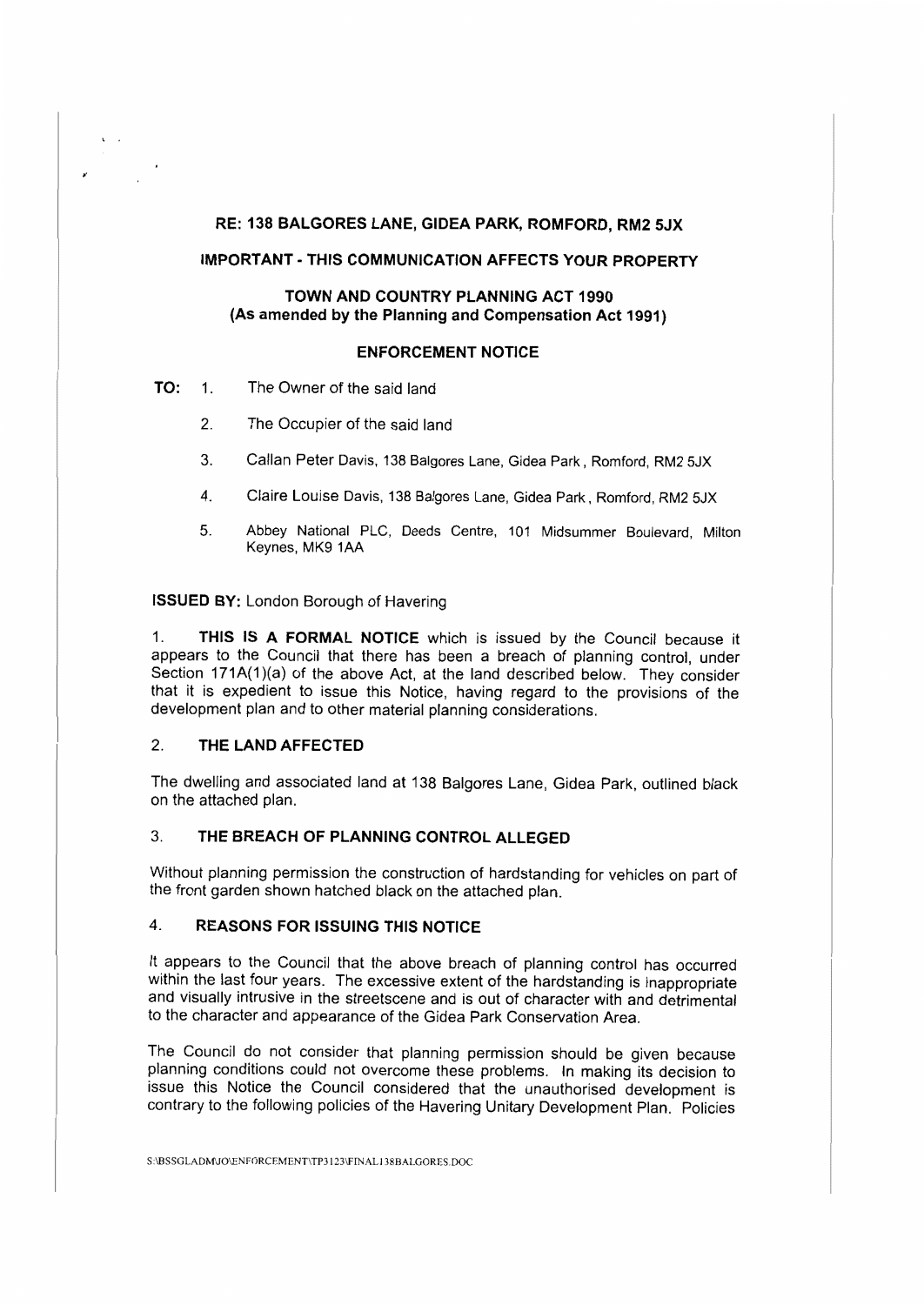ENV1, ENV3, ENV23 and Appendix 7 of the Havering Unitary Development Plan in particular the Article 4 Direction operating in the Conservation Area which makes the construction of a hard surface, suitable for the parking of vehicles at the front of a dwelling only acceptable where there is no reasonable alternative site, where the hard surface is constructed of materials suitable to the area, and where the hard surface does not cover more than 50% of the front garden.

# 5. **WHAT YOU ARE REQUIRED TO DO**

(i) Remove the hardstanding as shown in the attached plan.

Time for compliance: 3 months from the effective date of this notice.

(ii) Remove from the land all building materials and rubble arising from compliance with the first requirement above

Time for compliance: 3 months from the effective date of this notice

(iii) restore the land to its condition before the breach occurred by reseeding the affected area

Time for compliance: 4 months from the effective date of this notice

#### 6. **WHEN THIS NOTICE TAKES EFFECT**

This Notice takes effect on 24 May 2005, unless an appeal is made against it beforehand

Dated: 19 April 2005 *I ,if* 7~/) Signed: *cr/4-,\_/(/ / ~A//*  .

Authorised Officer

On behalf of London Borough of Havering Town Hall Main Road Romford RM1 380

# **YOUR RIGHT OF APPEAL**

You can appeal against this Enforcement Notice to the Secretary of State by the 24 May 2005. Further details are given in the attached explanatory note.

# **WHAT HAPPENS IF YOU DO NOT APPEAL**

S:\BSSGLADM\JOIENFORCEMENTITP3123\FINAL I 38BALGORES.DOC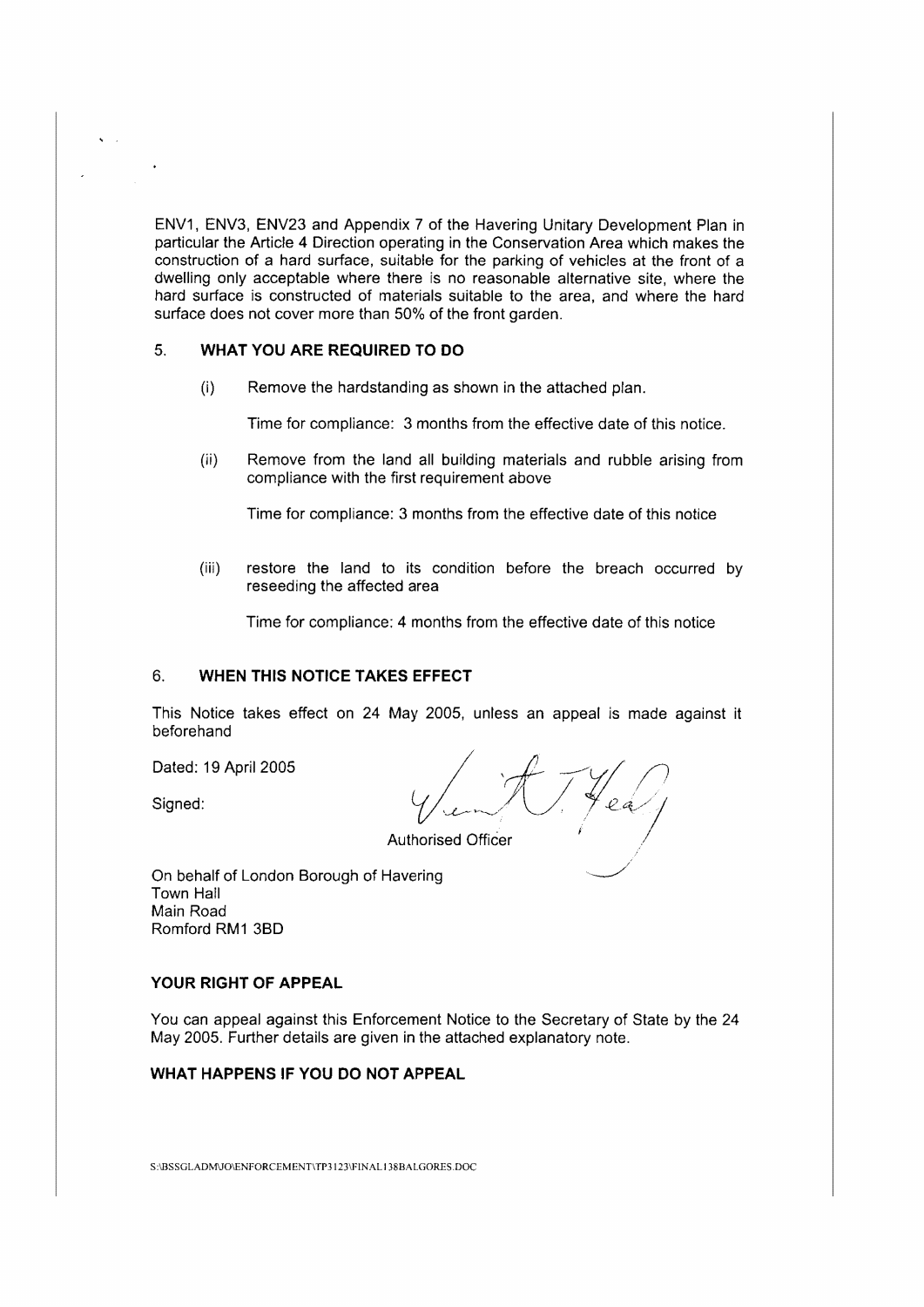lf you do not appeal against this Enforcement Notice, it will take effect on 24 May 2005 and you must then ensure that the required steps for complying with it, for which you may be held responsible, are taken within the period specified in the Notice.

**FAILURE TO COMPLY WITH AN ENFORCEMENT NOTICE WHICH HAS TAKEN EFFECT CAN RESULT IN PROSECUTION AND/OR REMEDIAL ACTION BY THE COUNCIL.** 

#### **EXPLANATORY NOTES**

#### **STATUTORY PROVISIONS**

A summary of Sections 171A, 1718 and 172 to 177 of the Town and Country Planning Act 1990 (as amended) is enclosed with this Notice.

### **YOUR RIGHT OF APPEAL**

You can appeal against this Notice, but any appeal must be in writing and received, or posted (with the postage paid and properly addressed) in time to be received in the ordinary course of the post, by the Secretary of State before 24 May 2005. The enclosed booklet "Enforcement Appeals - A guide to Procedure" sets out your rights. Read it carefully. If you appeal you should use the enclosed appeal forms. Two copies are for you to send to the Secretary of State if you decide to appeal. The other is for you to keep as a duplicate for your own records. You should also send the Secretary of State a copy of the Enforcement Notice.

### **GROUNDS OF APPEAL**

The grounds of appeal are set out in Section 174 of the Town and Country Planning Act 1991 and are also set out on pages 2 - 5 the enclosed appeal forms.

#### **PLANNING APPLICATION FEE**

Should wish to appeal on ground (a) - that planning permission should be granted for the unauthorised development - then a fee of £135 is payable both to the Secretary of State and to the Council. If the fees are not paid then that ground of appeal will not be valid.

#### **STATEMENT ON GROUNDS OF APPEAL**

You must submit to the Secretary of State, either when giving notice of appeal or within 14 days from the date on which the Secretary of State sends him a notice so requiring him, a statement in writing specifying the grounds on which you are appealing against the enforcement notice and stating briefly the facts on which you propose to rely in support of each of those grounds.

# **RECIPIENTS OF THE ENFORCEMENT NOTICE**

The names and addresses of all the persons on whom the Enforcement Notice has

S:\BSSGLADMJO\ENFORCEMENT\TP3123\FINAL138BALGORES.DOC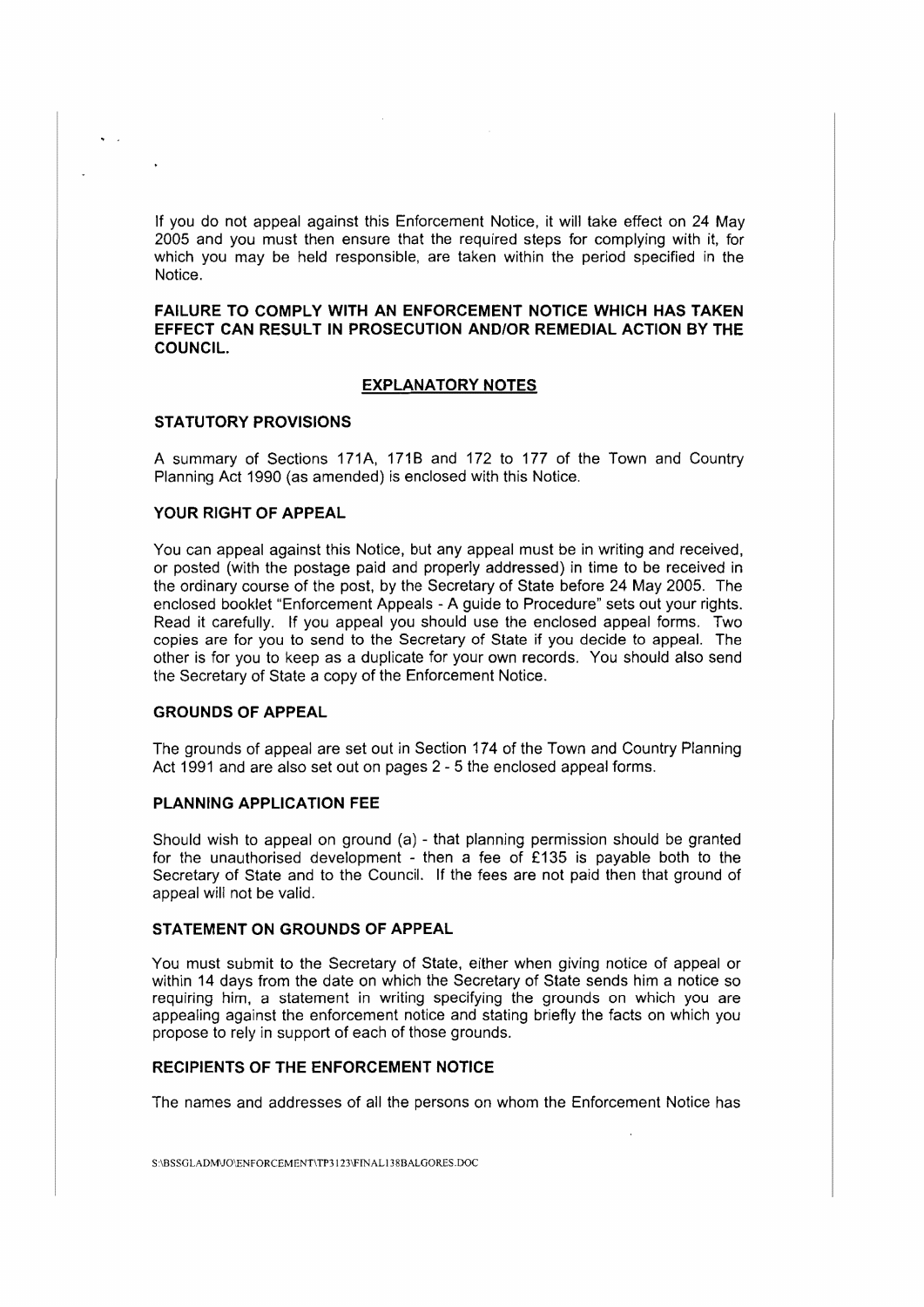### been served are:

 $\star$   $\sim$ 

 $\overline{\phantom{a}}$ 

 $\downarrow$ 

- **TO:** 1. The Owner of the said land
	- 2. The Occupier of the said land
	- 3. Callan Peter Davis, 138 Balgores Lane, Gidea Park, Romford, RM2 SJX
	- 4. Claire Louise Davis, 138 Balgores Lane, Gidea Park, Romford, RM2 SJX
	- 5. Abbey National PLC, Deeds Centre, 101 Midsummer Boulevard, Milton Keynes, MK9 1AA